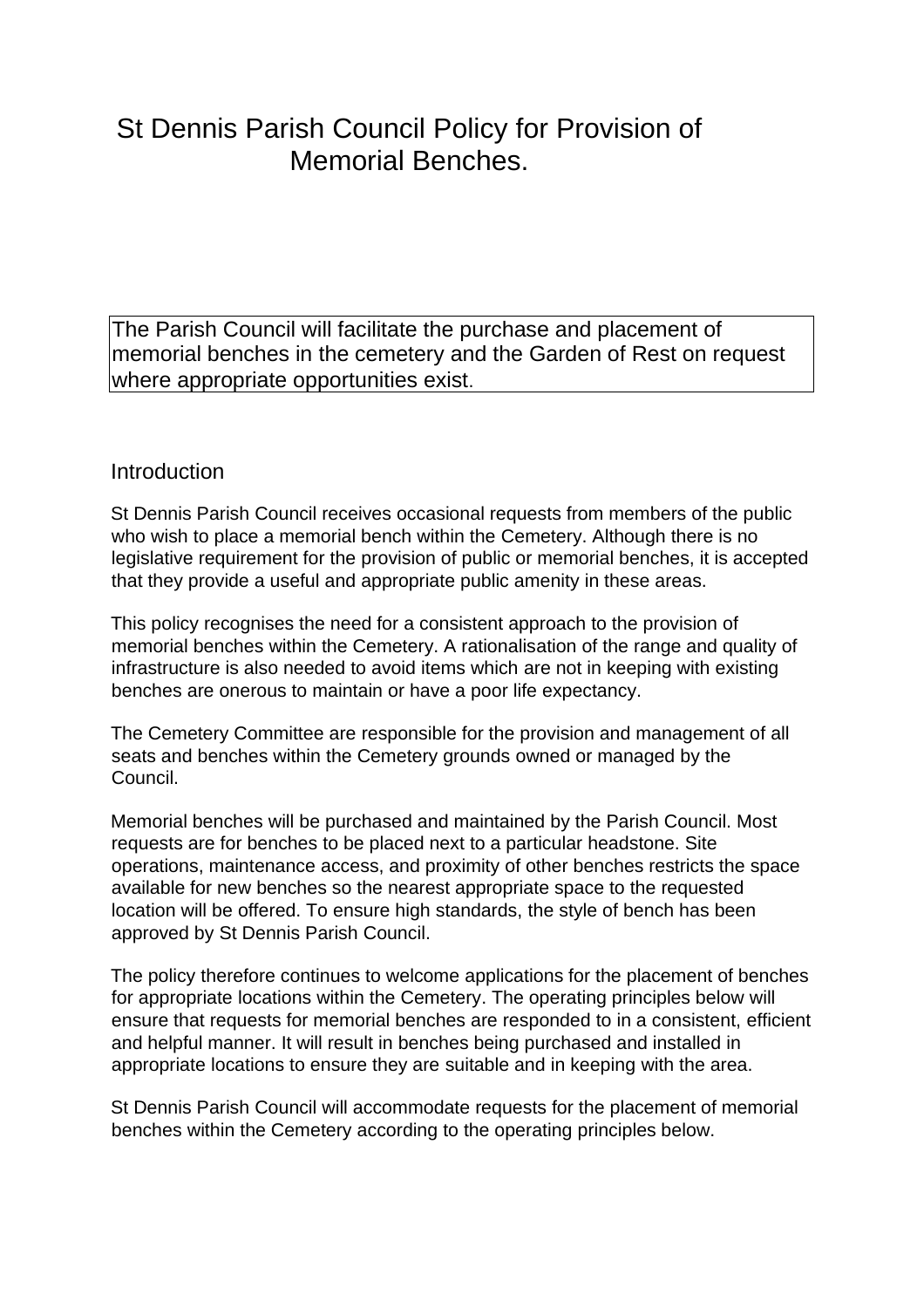## Operating principles:

- 1. The location in which the bench will be placed is determined by the Cemetery Committee, dependant on need and availability. While the Parish Council tries to locate a bench at a requested location, this cannot be guaranteed, benches will be located where they do not impede the operation or maintenance of the site.
- 2. Only sites which do not already have a sufficient number of benches will be considered. This will be determined by any site-specific management plans or by any working group with this designated responsibility.
- 3. The bench style for use in the Cemetery is the high quality associated with the provision for public seating. As shown in Annex 1
- 4. To ensure installation is undertaken safely to the required standards, the Parish Council will provide and install the memorial bench.
- 5. Publicity on St Dennis Parish Council website will provide information and an enquiry form for the placement of memorial benches. The enquiry form is shown in Annex 2.
- 6. Retention of a memorial bench will be for the expected life period of the bench only, after which time it may be removed. Removed plaques will be offered to the original plaque applicant where practical. Any replacement bench on that site would be treated in the same way as a new memorial bench.
- 7. The number of benches being placed within the Cemetery Grounds will be limited to an annual allowance and will be at the discretion of the Parish Council.
- 8. The Council's standards of maintenance will be accepted as keeping the bench fit for purpose and clean. This will involve occasionally removing built up algae and grime, removal of graffiti and repairing minor faults within resources available.
- 9. No additional mementoes e.g. vases, statues, flowers, wreaths, balloons or other ornamentation etc., shall be permitted on or around the bench.

#### Memorial bench placement procedure

This section describes the procedure which will be followed from the first contact with the applicant enquiry to the last contact to inform them that the memorial bench is in place.

1. Applicant enquiries coming to the Parish Council office, enquirers are directed to the website to view the policy and download a memorial bench placement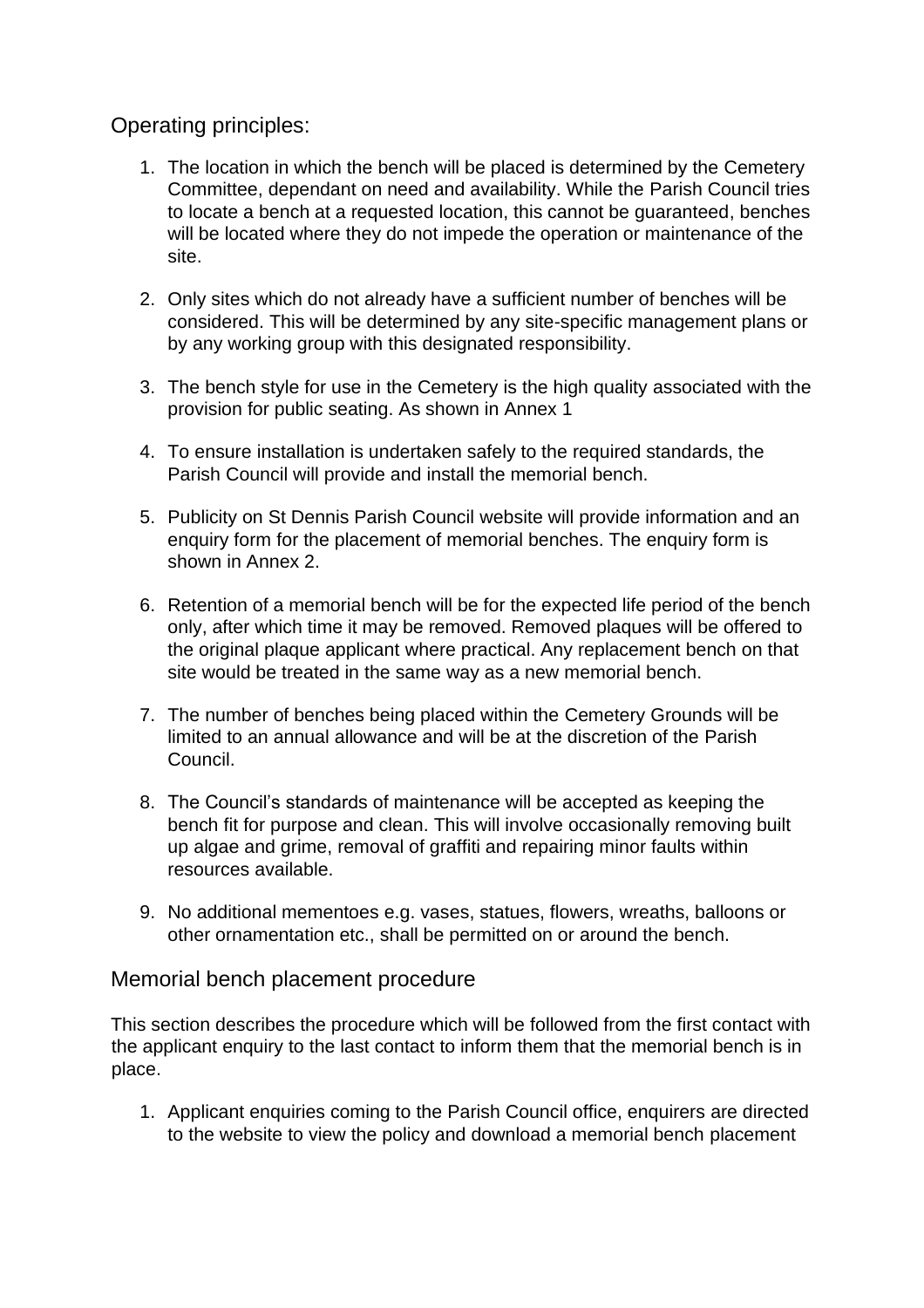enquiry form as shown in Annex 2. If required, an enquiry form is posted to the applicant.

- 2. Applicant completes the enquiry form specifying a requested location and sends this by e-mail or post to St Dennis Parish Council. It is forwarded to the Cemetery Committee for action.
- 3. The Cemetery Committee look at the requested location for the bench and decides, by applying the operating principles, whether a memorial bench is appropriate in this location. If the requested location is not suitable the nearest alternative location will be offered.
- 4. The Parish Council office contacts the applicant to confirm or discuss the details by phone, and if an alternative location is required may arranging a site meeting to agree an alternative location for the bench.
- 5. The Parish Council office ensures the work has been carried out as specified, photographs the bench and ensures all information is recorded in the asset management system for future reference.
- 6. The Parish Council office ensures a letter and photograph is sent by post or email to the applicant to notify them that the bench is in place.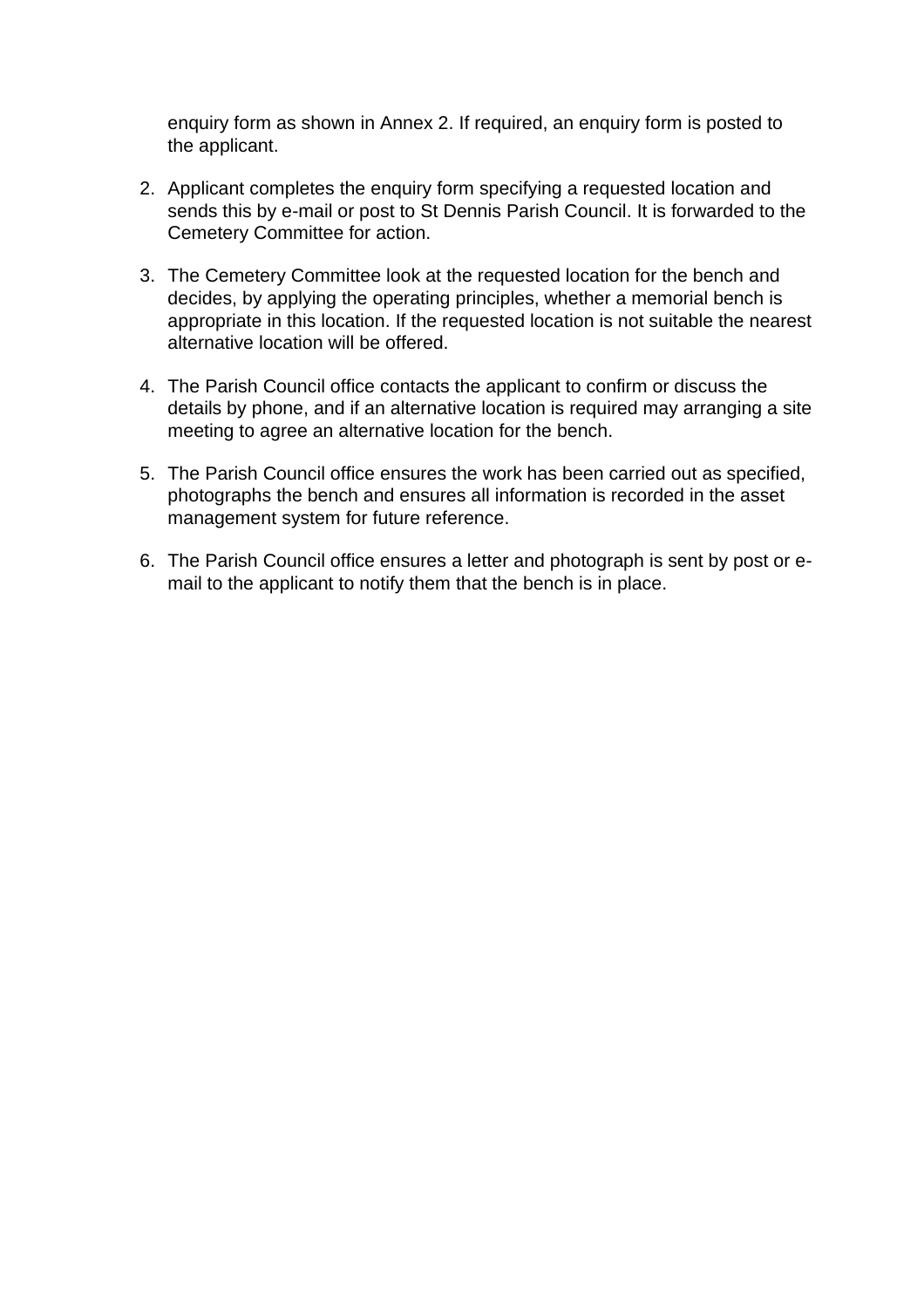Annex 1 Council standard for the installation and maintenance of memorial benches.